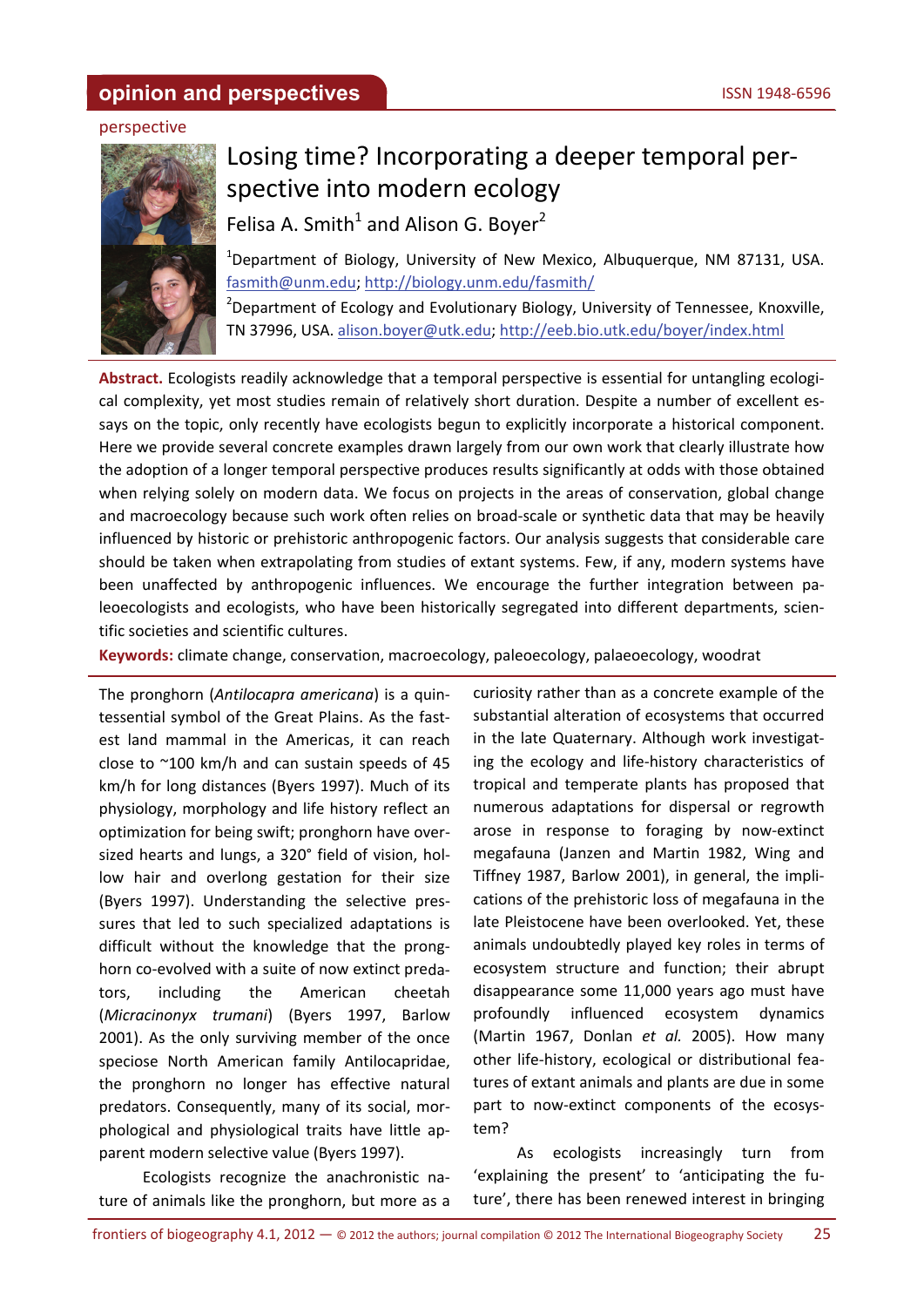a historical perspective into ecology (Botkin *et al.* 2007, Gavin *et al.* 2007, Williams and Jackson 2007). While earlier workers illustrated the in‐ sights a wider temporal window yields (e.g., Schoonmaker and Foster 1991, Herrera 1992, Del‐ court and Delcourt 1998), the contemporary focus on anthropogenic climate change has galvanized efforts. After all, the late Quaternary provides abundant examples for examining the influence of changing abiotic conditions on organism distribu‐ tion, ecology and evolution (Clark *et al.* 2001, Bot‐ kin *et al.* 2007, Gavin *et al.* 2007, Williams and Jackson 2007). Evidence from fine‐scale paleocli‐ mate reconstructions (e.g., pollen, cross-dated tree‐ring chronologies, ice cores, and other indica‐ tors) suggests abrupt climate shifts occurred with regularity in the past (Schoonmaker and Foster 1991, Allen and Anderson 1993, Dansgarrd *et al*. 1993, Bond and Lotti 1995, Alley 2000). Some, such as the Younger Dryas, were significant events, with temperature warming of as much as 5–10°C reportedly occurring within a decade (Alley *et al.* 1993, Alley 2000), a rate of change higher than that expected under most scenarios of anthropogenic climate change (IPCC 2007). Virtu‐ ally all species extant today were present and suc‐ cessfully coped with the Younger Dryas. Thus, it has been recognized as a particularly useful ana‐ log for studying the likely effects of anthropogenic climate change. Indeed, the most recent IPCC re‐ port now contains sections on paleoclimate.

The *de facto* standard traditionally used by ecologists to set ecological baselines is to replicate experiments across space. The implicit assumption is that if the spatial extent is sufficient it encom‐ passes the possible range of natural variation. However, more than 20 years ago it was recog‐ nized that conceptual problems occur if ecologists use "*short‐term experiments to address long‐term questions*" (Tilman 1989, pg 139). Although the incorporation of a broader spatial perspective clearly increases the natural range of variation expressed in both abiotic and biotic conditions, space is not necessarily an adequate substitute for time. Simply put, ecological history matters. This disparity may occur because of non‐analog cli‐ matic conditions found in the past, leading to as‐

semblages of mammal or vegetative communities not found together today (e.g., Huntley 1990, Schoonmaker and Foster 1991, Overpeck *et al.* 1992, Graham *et al.* 1996, Williams *et al.* 2001, Williams and Jackson 2007), or because the type or magnitude of change in the past dwarfs that represented along a modern spatial gradient (Jackson 2007).

Here, we provide several concrete examples of how the adoption of a deeper temporal per‐ spective can sometimes provide more complete and often divergent insights into modern ecology. These are drawn largely from our own work or that of close colleagues because it was otherwise difficult to obtain the original data that would al‐ low us to redo the analyses. Our first examples demonstrate how limiting macroecological studies to extant taxa may yield skewed interpretations of broad‐scale geographic patterns. The second set of examples demonstrates the added utility that a longer temporal perspective can provide for conservation biology. Both paleontologists and con‐ servation biologists are interested in extinction, and understanding past events could aid in the understanding of current risk for many taxa. Fi‐ nally, we focus on studies of the likely effect of anthropogenic climate change on organisms and ecosystems. Climate scientists have traditionally used forward‐projected models with baselines established using modern conditions. Given the likelihood of non‐analog climatic regimes in the future, models that are parameterized based only on modern conditions are likely to fail to accu‐ rately predict ecological responses to novel cli‐ mates. Here, a historical perspective can be par‐ ticularly useful. Our intent is to demonstrate the need to integrate both paleontological *and* eco‐ logical approaches in developing a synoptic under‐ standing of ecological systems.

#### **Ecological examples**

#### *Body size distributions in macroecology*

Macroecology was developed in the late 1980s as an effort to understand patterns underlying the local abundance, distribution and diversity of spe‐ cies (Brown and Maurer 1989). As a complemen‐ tary approach to experimental ecological re‐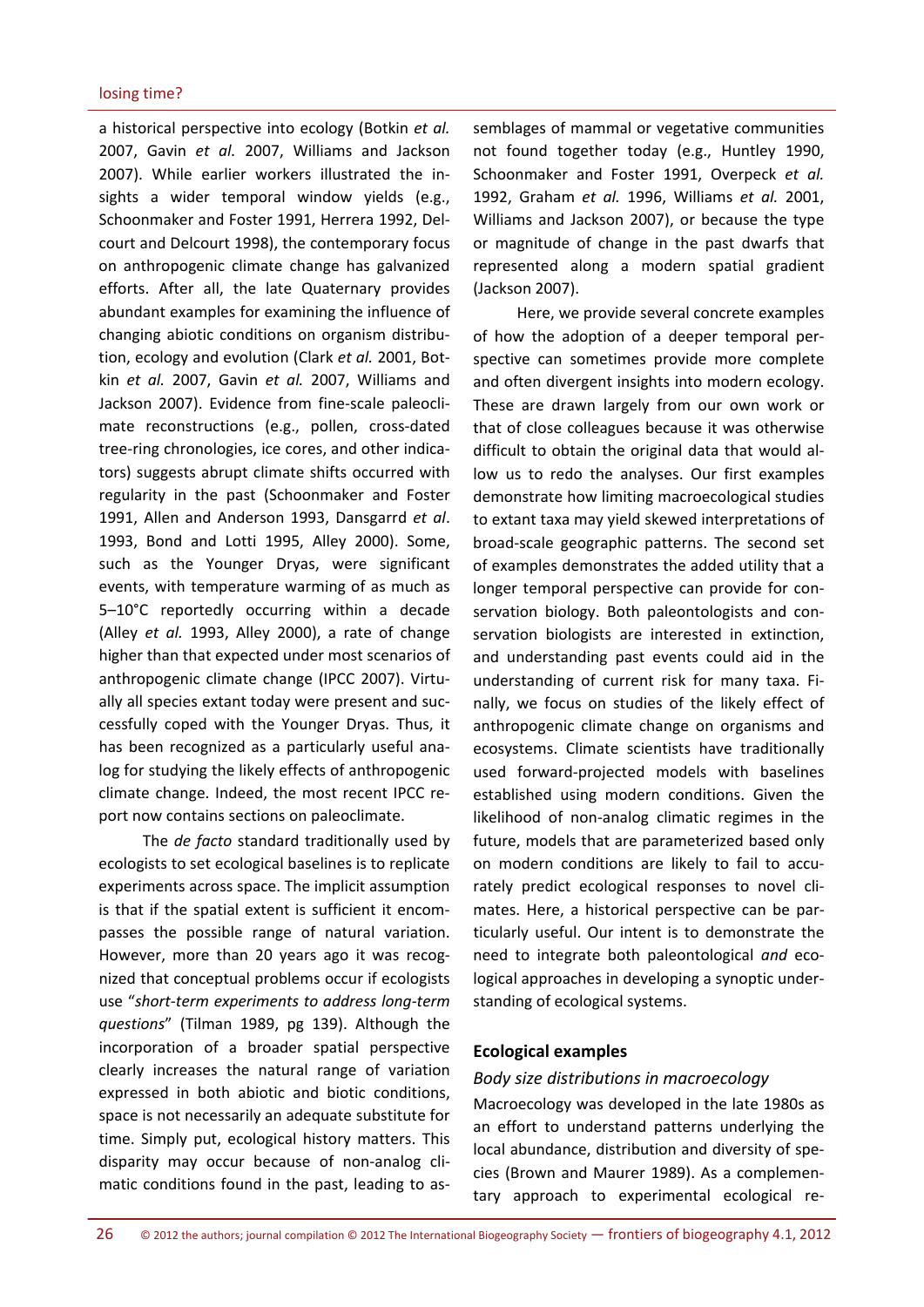search, it has been remarkably successful at illumi‐ nating large‐scale spatial and statistical patterns (Smith *et al.* 2008 and references therein). Body size is often used as a variable of interest in mac‐ roecological studies because it is tightly related to many fundamental physiological, ecological and evolutionary characteristics, and moreover, is relatively easy to characterize even for fossil forms (Peters 1983, Damuth and MacFadden 1990). But what if the underlying body‐size distri‐ bution used in an analysis is biased or incomplete? The use of body size as a dependent variable could potentially lead to misleading results if por‐ tions of the biota are selectively missing.

In 1991, Brown and Nicoletto reported that the shapes of mammalian body‐size distributions in North America change with spatial scale. The continental‐level body‐size distribution was uni‐ modal and right skewed, but as spatial scale de‐ creased, regional distributions became progres‐ sively flatter until they were nearly uniform for local communities. Brown and Nicoletto's results had important implications in terms of community assembly and structure and the paper has been highly cited. Because species found at local scales were not a random sub-sample of the regional scale (differing in median, mean, skew and range of size), they argued there were 'rules' influencing the assembly of communities and a limit to the number of species of each body size that could co‐ exist locally. Distributions became peaked as sites were aggregated over space because of higher taxonomic turnover in smaller‐bodied species. Numerous authors have debated the validity of both the patterns and underlying mechanisms since this seminal paper was published; for exam‐ ple, mammalian communities in South American tropical forests reportedly show more peaked dis‐ tributions than those in other habitats (Marquet and Cofré 1999, Bakker and Kelt 2000) and the body‐size distributions of bats are not flat at the local level across a wide range of latitudes (Willig *et al.* 2008).

To what extent were the macroecological patterns described by Brown and Nicoletto (1991) influenced by the use of extant North American mammals? The contemporary distributions of both North and South American mammals were heavily impacted by the human‐mediated late Pleistocene megafaunal extinction (Martin 1967, Surovell and Waguespack 2009). This event was extremely size biased; although 'only' 12.8% of the North American mammal fauna were extir‐ pated, they were mostly the largest species pre‐ sent (Lyons *et al.* 2004). To address the sensitivity of these macroecological patterns, we reanalyzed the results reported by Brown and Nicoletto (1991) at the local, regional and continental level, using a global database of body size in late Qua‐ ternary mammals (Smith *et al.* 2003). As an exam‐ ple, we present the mammalian body‐size distri‐ bution of a county in New Mexico nested within the western grasslands biome of North America. For each of these areas we determined the likely presence of extinct species based on FAUNMAP range reconstructions and local fossil evidence (Harris 1970, Graham *et al.* 1996, Wilson and Ruff 1999, NPS 2007).

Our analysis suggests little sensitivity to in‐ clusion of extinct species at the local level (Fig. 1); although the range of mammalian body size at sites was underrepresented (e.g., the local area supported larger animals than the maximum pre‐ sent today), the shape of the distribution was not significantly different. At coarser spatial scales, however, both the range of body size *and* the shape of the distribution changed significantly (Kolmogorov–Smirnov two‐sample tests, regional:  $P < 0.05$ , continental:  $P < 0.01$ ). The body size distribution at both the regional and continental lev‐ els contains a second mode of larger‐bodied mam‐ mals (Fig. 1). Recent work by Lyons *et al.* (2004) suggests that such multimodality is typical of all continents when extinct late‐Pleistocene megafauna are included.

What does this mean in terms of ecosystem function? Macroecologists routinely use patterns in the body‐mass distributions of animals as a ba‐ sis for understanding the structure, assembly and persistence of ecological communities. Many hy‐ potheses have been proposed to explain body‐size distributions at various levels, including ones based on energetics, ecology, phylogeny, biogeog‐ raphy and habitat or textural discontinuities. How‐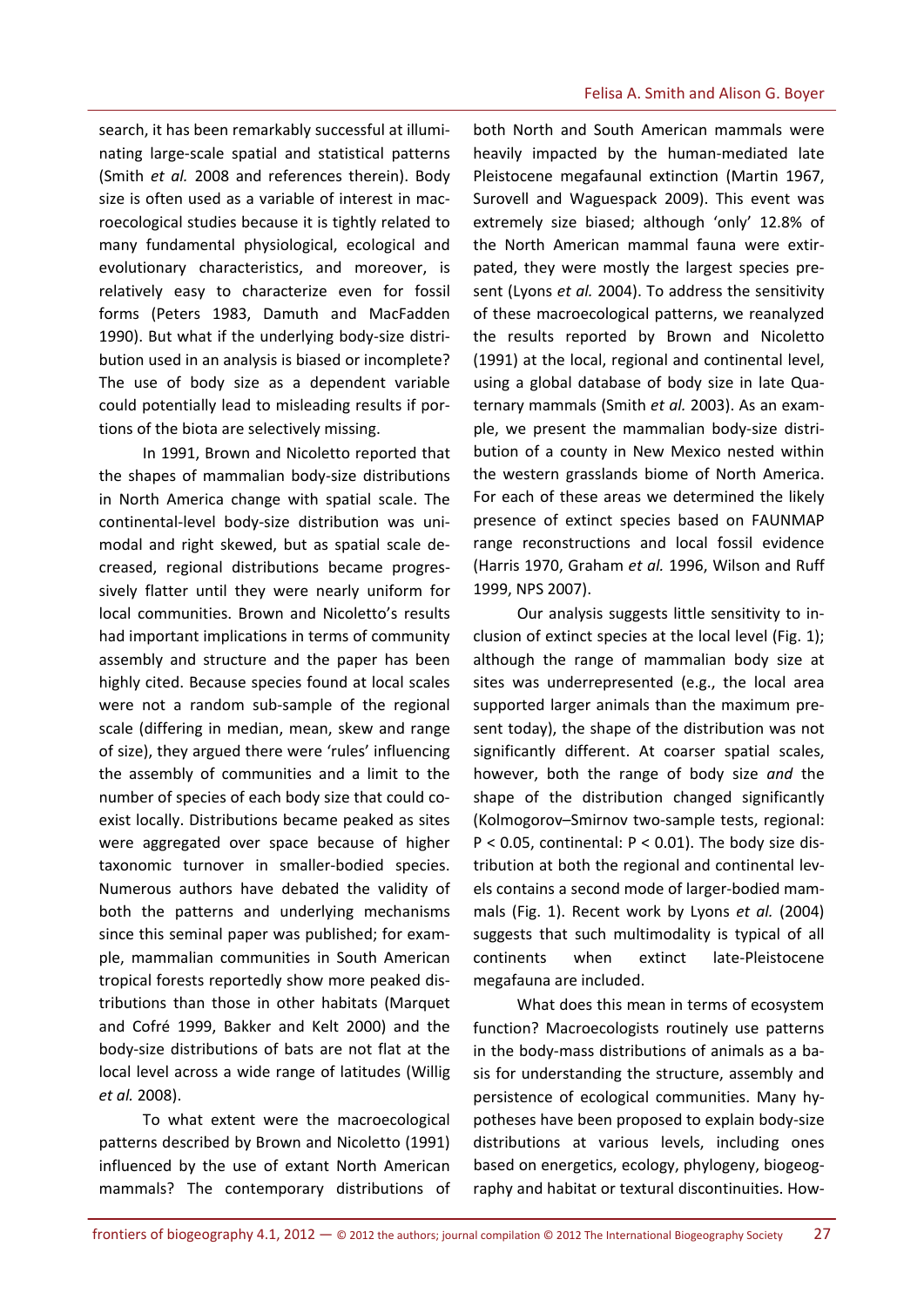

**Figure 1.** Body size frequency distributions of North American mammal species before (black shading) and after (grey shading) late-Pleistocene extinctions. Distributions are shown at three different scales: the continent of North America (top), regional (a western grassland biome; middle), and local (Eddy County, New Mexico; bottom). While signifi‐ cant differences between past and present body size distributions are observed at the continental and regional scales, patterns were statistically indistinguishable at the local scale.

ever, a longer temporal perspective reveals the influence of the size‐biased extinction on the shape of contemporary body‐size distributions. Clearly large animals have pivotal roles in ecosys‐ tems (e.g., Owen‐Smith 1987, Pringle et al 2007), and integrative paleoecological studies are begin‐ ning to reveal the profound effects of megafaunal extinction on vegetation structure, composition, and dynamics, both in North America (Gill *et al.* 2009), and elsewhere (Hansen and Galetti 2009, Johnson 2009).

#### *Scaling of landmass area and body size*

Space use in animals is strongly linked to body size and has been a focal point of much macroecologi‐ cal research (Brown and Maurer 1989, Brown 1995, Gaston 2003, Jetz *et al.* 2004). Marquet and

Taper (1998), and later Burness *et al.* (2001) ob‐ served that the size of the largest mammal on a given landmass increases with land area. To ex‐ plain this pattern, they noted that large mammals are characterized by both low population densities and large home ranges. Recent studies of mammalian (Okie and Brown 2009) and avian (Boyer and Jetz 2010) body size on islands also found robust scaling relationships between maxi‐ mum size and island area. These effects imply that to persist large species require large areas to sus‐ tain viable population sizes, and important con‐ cept in reserve design and conservation of large‐ bodied mammals (Kelt and Van Vuren 2001). However, Jetz *et al.* (2004) found a high degree of home range overlap in large mammal species, suggesting that population density rather than home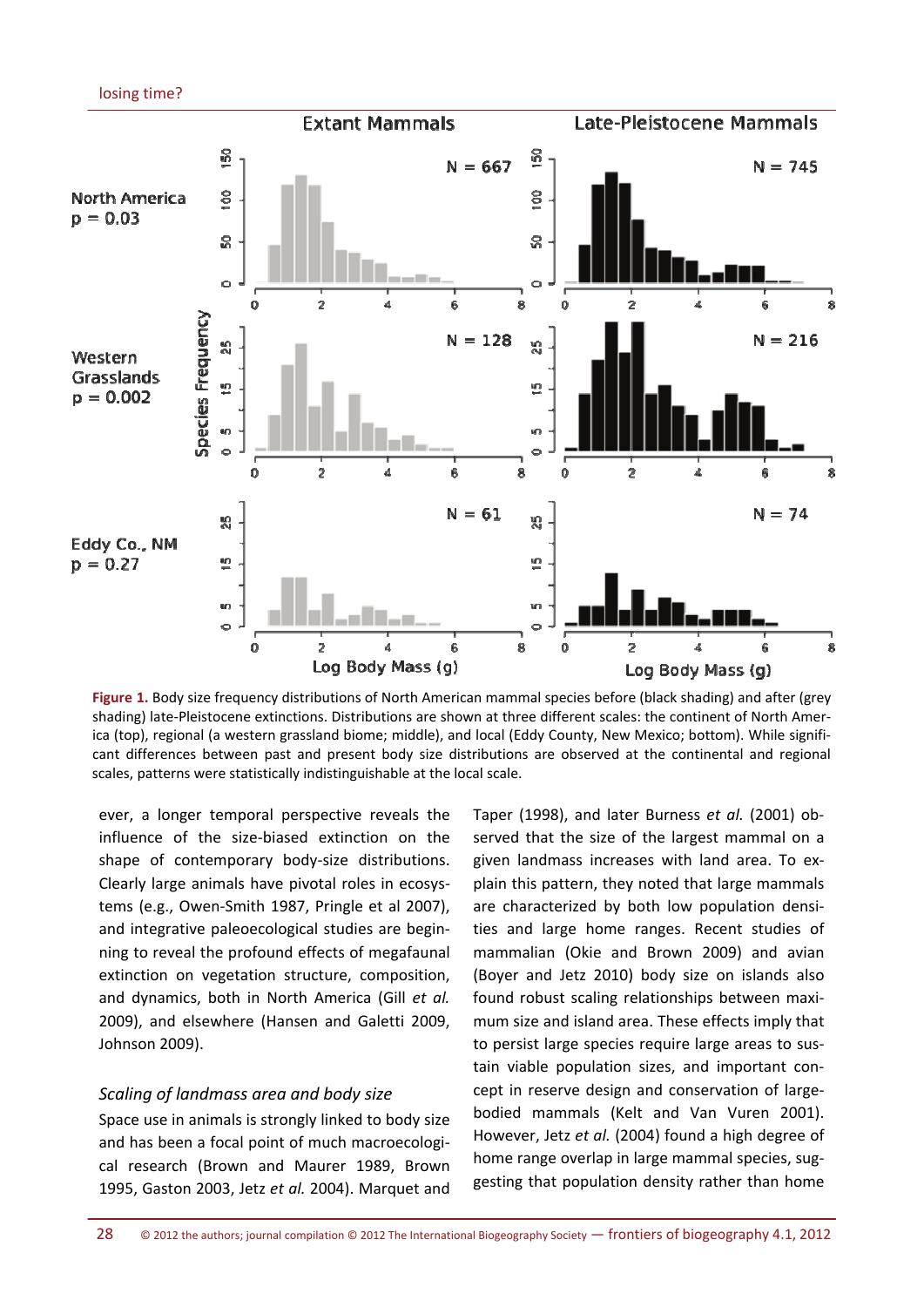range size is the better measure to use in quanti‐ fying individual area needs for conservation pur‐ poses. Since many islands experienced extinctions during the late Pleistocene (Alcover *et al.* 1998), and these extinctions may have affected the local body‐size distribution (Lyons *et al.* 2004, Boyer and Jetz 2010), we re‐examined the scaling of maximum size with land area before the influence of human‐mediated extinctions.

We gathered data on the largest mammal species found today and in the late Pleistocene on 30 islands and landmasses around the world. Mammal data were limited to herbivorous and omnivorous species, owing to differences in the scaling of population density and space use be‐ tween carnivores and herbivores (Peters 1983, Jetz *et al.* 2004). Island area was based on present ‐day measurements. Because island mammals would have experienced a dynamic land area due to eustatic sea‐level changes during the late‐ Pleistocene, and because the extinct taxa in our dataset also differ in their dates of last appear‐ ance, we found it difficult to assign a single late‐ Pleistocene value for land area to each island.

However, because sea levels in most areas were over 100m lower than present levels during the last glacial maximum (Fleming *et al.* 1998), the land area of many islands would have been sub‐ stantially larger during the late‐Pleistocene and some islands were connected to nearby continents by exposed land bridges. To control for these issues, we excluded all land‐bridge islands and islands where extinction occurred when sea levels were substantially lower than current levels (ca. 7000 years before present, Fleming *et al.* 1998). For comparison to the island data, we also included late‐Pleistocene and modern body mass values and modern land area for six continental landmasses (Australia, New Guinea, South Amer‐ ica, North America, Africa, and Eurasia). Body size (g) and area (km<sup>2</sup>) were  $log_{10}$ -transformed prior to analysis. We compared the size of the largest mammal species on each island before and after the extinction, and plotted these body size maxima against land area (Fig. 2).

The strength and direction of the scaling between maximum body size and area in extant species was not significantly altered by the inclu-



**Figure 2.** Relationship between maximum body size and area of landmass for extant (open circles, N = 28) and late Pleistocene (closed circles, N = 30) mammals. Modern data are missing for two islands, Barbuda and East Falkland, due to the extinction of all terrestrial, non-carnivorous, mammals. Both body size and area were log<sub>10</sub>-transformed prior to analysis. Slopes were indistinguishable between the two time periods, but the intercept for late‐Pleistocene mammals was significantly larger (ANOVA;  $p < 0.01$ ) than for extant species, suggesting that islands supported larger animals in the past.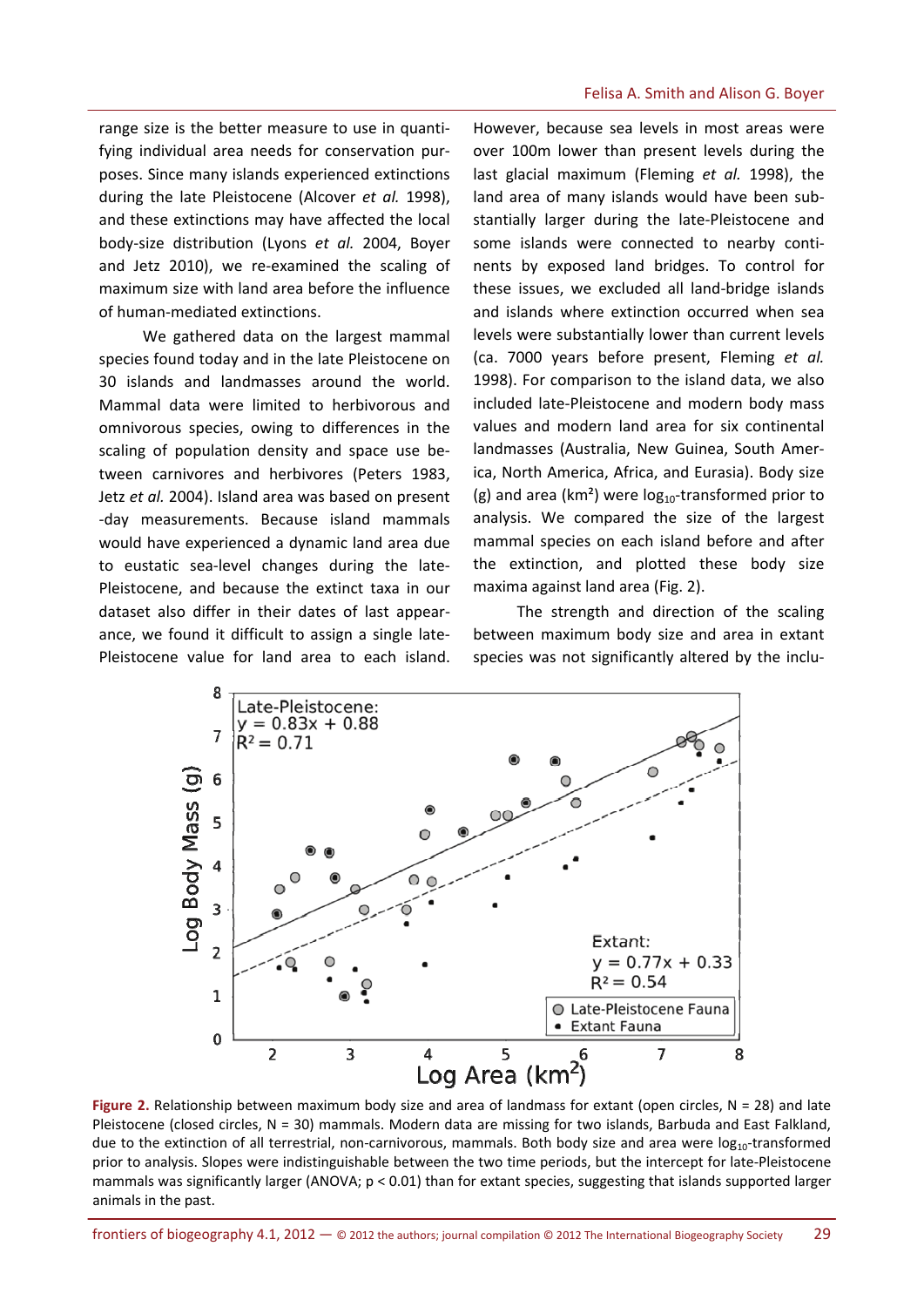sion of extinct species, but the intercept was significantly higher when late‐Pleistocene species were included (ANOVA, P < 0.01, df=1,54, F=7.4) than for extant species (Fig. 2). This translates to an order of magnitude *decrease* in the size of the largest mammal supported by a given land area since the late Pleistocene. For example, according to the modern data, the largest mammal that an island of 1000  $km^2$  would be expected to support is about 431g, however, in the late‐Pleistocene fauna, this maximum size was 2291g.

In order to compare the scaling of body size with area to other studies, we computed the slope of the relationship with body mass as the inde‐ pendent variable (late‐Pleistocene: slope = 0.86, extant: slope = 0.71). Late‐Pleistocene faunas were statistically consistent with previous studies of both the scaling of maximum body size with area in extinction‐structured communities (slope = 0.79, Marquet and Taper 1998) and the body‐size scaling of population density in mammals (slope = 0.76, Jetz *et al.* 2004), suggesting that late‐ Pleistocene island faunas accurately represent the ecologically constrained scaling of maximum body size with area. It is beyond the scope of this study to determine the ecological mechanisms that al‐ lowed larger species to inhabit smaller areas in the past than that observed today; differences in scaling intercept may relate to the allocation of land area and resurces for use by humans and their commensals (Boyer and Jetz 2010). How‐ ever, it is clear that macroecological studies based solely on extant species, especially those conducted in areas known to be affected by recent extinctions, may offer an incomplete picture of these ecosystems.

### *Temporal perspective in conservation studies*

A central goal of conservation biology is to under‐ stand the extinction process in order to mitigate current and future anthropogenic biodiversity losses. Extinction risk analyses, like many other predictive ecological studies, are often based on current distributions of extant species (Cardillo 2003, Jones *et al.* 2003). Longer temporal records, however, can provide an alternative perspective on how conservationists view extinctions. From

this perspective, near‐time fossil data can be in‐ valuable for identifying general patterns of extinc‐ tion risk (McKinney 1997, Willis *et al.* 2007, Boyer 2010). The inclusion of fossil data has several ad‐ vantages: unlike data on extant endangered spe‐ cies, fossil data provide direct information on the extinction process itself. Rarity and extinction do not always result from the same processes. Sec‐ ond, fossil data represent an independent dataset of extinction probability on which to build predic‐ tive models. This avoids the circularity inherent in building a model and testing it on the same data‐ set (such as the IUCN Red List). Not only can paleoecological data provide a comparison of prehis‐ toric (>500 years) and historic (past 500 years) extinctions, but such data may also aid in deter‐ mining baseline conditions for conservation and restoration, and help predict future extinction risk.

As a conservation‐oriented case study, we turn to the Holocene extinction of birds on Pacific islands. In the Hawaiian islands, the arrival of Poly‐ nesian colonists about 1200 years ago corre‐ sponded with the extinction of about 50% of in‐ digenous land bird species (56/111 species; Olson and James 1982, 1991). In comparison, historic losses of Hawaiian birds amount to about 40% of the historically observed species (23/55 species; Boyer 2008). To put global Holocene avian extinc‐ tions in context, Pimm *et al.* (2006) estimated ex‐ tinction rates for pre‐European and historic time‐ scales, and compared these to the generic back‐ ground of ~1 extinction per million species per year (E/MSY). Historic rates were around 26 E/ MSY, but after accounting for pre‐European ex‐ tinctions, the estimate rose to ~100 E/MSY. The vast majority of recorded extinctions before the  $20<sup>th</sup>$  century were on islands. If the most vulnerable species were lost quickly after human coloni‐ zation, we may expect rates on islands to slow down over time (Pimm *et al.* 1994). However, hu‐ man impacts on island environments have intensi‐ fied through time, so how do prehistoric and his‐ toric extinctions compare in Hawaii?

In the Hawaiian islands, the influence of humans on natural environments differed be‐ tween the two time periods. Consequently, pre‐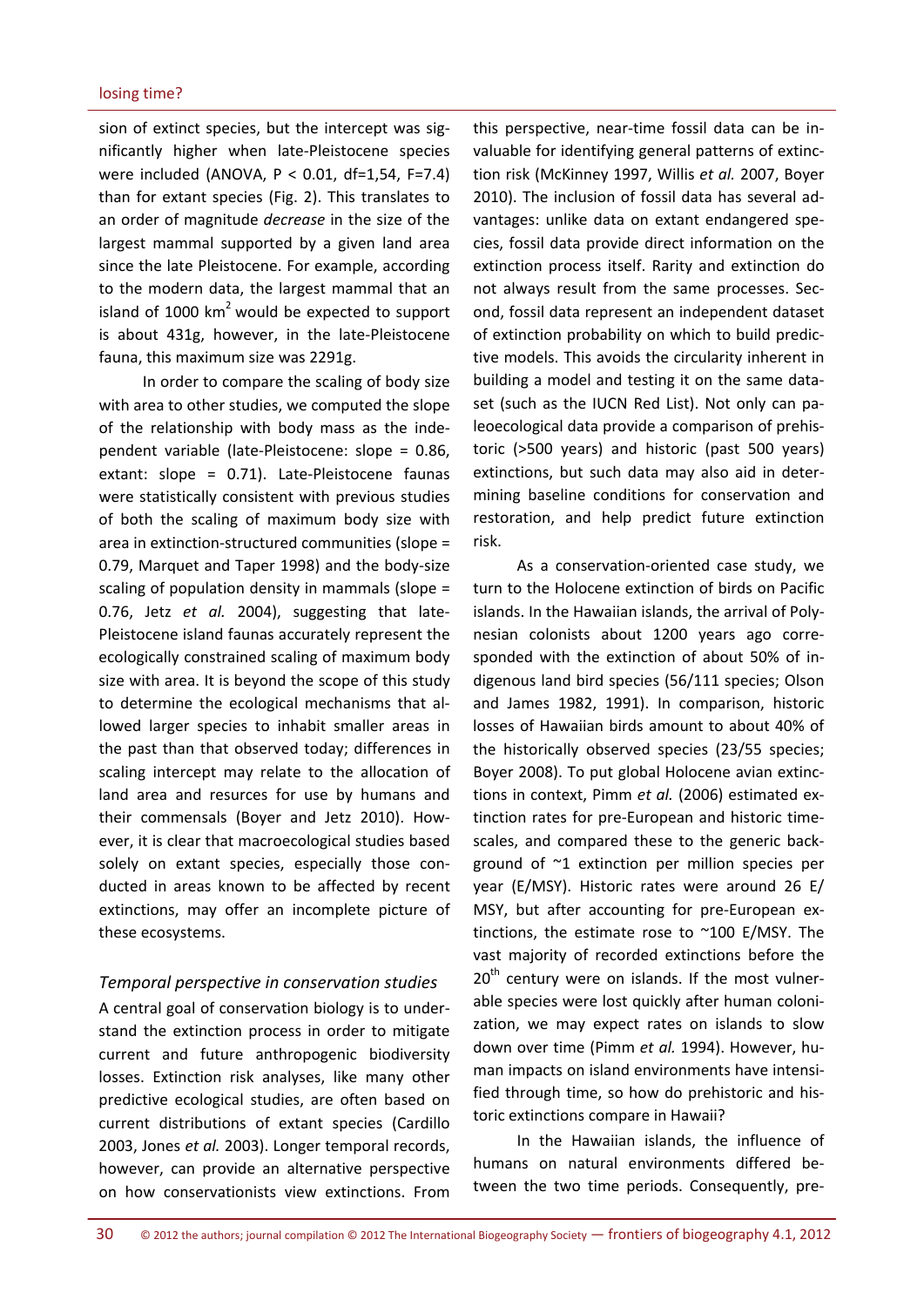historic and historic extinction waves may have had different causes resulting in contrasting pat‐ terns of extinction risk (see Boyer 2008). Prehis‐ toric extinctions showed a strong bias toward lar‐ ger body sizes and flightless and ground‐nesting species, even after accounting for fossil preservation bias. Many small, specialized species also dis‐ appeared, implicating a wide suite of human ac‐ tivities including hunting and destruction of habi‐ tat. In contrast, the highest extinction rates in the historic period were in medium‐sized nectarivo‐ rous and insectivorous birds. Although the most vulnerable species may have disappeared first, changing human activities led to continued extinc‐ tions through time.

Currently endangered species are only the most recent victims of a human‐caused biodiver‐ sity crisis that began thousands of years ago (Steadman 1995). Despite the crucial information the past can provide, paleoecological data are not always incorporated in studies of extinction risk (Blackburn *et al.* 2004, Trevino *et al.* 2007). To illustrate the difference this might make, we ex‐ amined correlates of extinction risk for Hawaiian birds using decision tree models (Boyer 2008). We compared the results of two models: one includ- Prehistoric & Historic Extinctions: 43.9%DE ing only extinctions that occurred since European colonization of Hawaii (ca. 1800 AD), and one in‐ corporating all known prehistoric and historic ex‐ tinctions (cumulative). The addition of older data to the model produced a substantial increase in explanatory value (7.3 Δ%DE; Fig. 3). When the recent extinctions alone were considered, extinc‐ tion predictors included body mass and diet, but the cumulative tree expanded the list to include endemism and flightlessness as significant risk factors as well. While these traits may have been most important during the prehistoric extinction, they remain important for modern birds. As well as identifying traits associated with past extinc‐ tions, the two models were used to predict extinc‐ tion risk for extant Hawaiian birds. Predictions from the cumulative model were a better match to current IUCN Red List status for extant Hawai‐ ian birds than predictions from the historic model, but the difference between the two models was not significant (ANOVA, cumulative r<sup>2</sup>=0.15, recent

 $r^2$ =0.09; P >0.85; df = 4, 56; F=0.33). Extant Hawaiian birds have already been through a strong extinction filter (Pimm *et al.* 2006) and these past extinctions have relevance for the conservation of the remaining species.

Although human environmental impacts on birds and their habitats have changed over time, modern endangered birds within the Pacific re‐ gion share many of the same ecological character‐ istics as victims of previous extinctions (Boyer 2010). It seems logical that conservation and res‐ toration policies should incorporate paleoecologi‐ cal information about bird species' ranges and island ecosystems. Fossil evidence suggests that many species currently limited to a single island were much more widespread before human contact (Steadman 2006). Thus, Steadman and Martin (2003) argued that future extinctions may be par‐ tially offset by selectively translocating birds to islands where they once occurred. The Marquesas Lorikeet (*Vini ultramarina*) and the Polynesian Megapode (*Megapodius pritchardii*) have been reintroduced to well‐forested islands in their for‐ mer range; in New Zealand, similar island sanctu‐



**Figure 3.** Classification tree model of extinction risk among Hawaiian birds. Extinction probability increases to the right of each branch point. Terminal nodes provide number of species and estimated probability of extinc‐ tion. See text for details. Images from Birdlife Interna‐ tional (<http://www.birdlife.org>).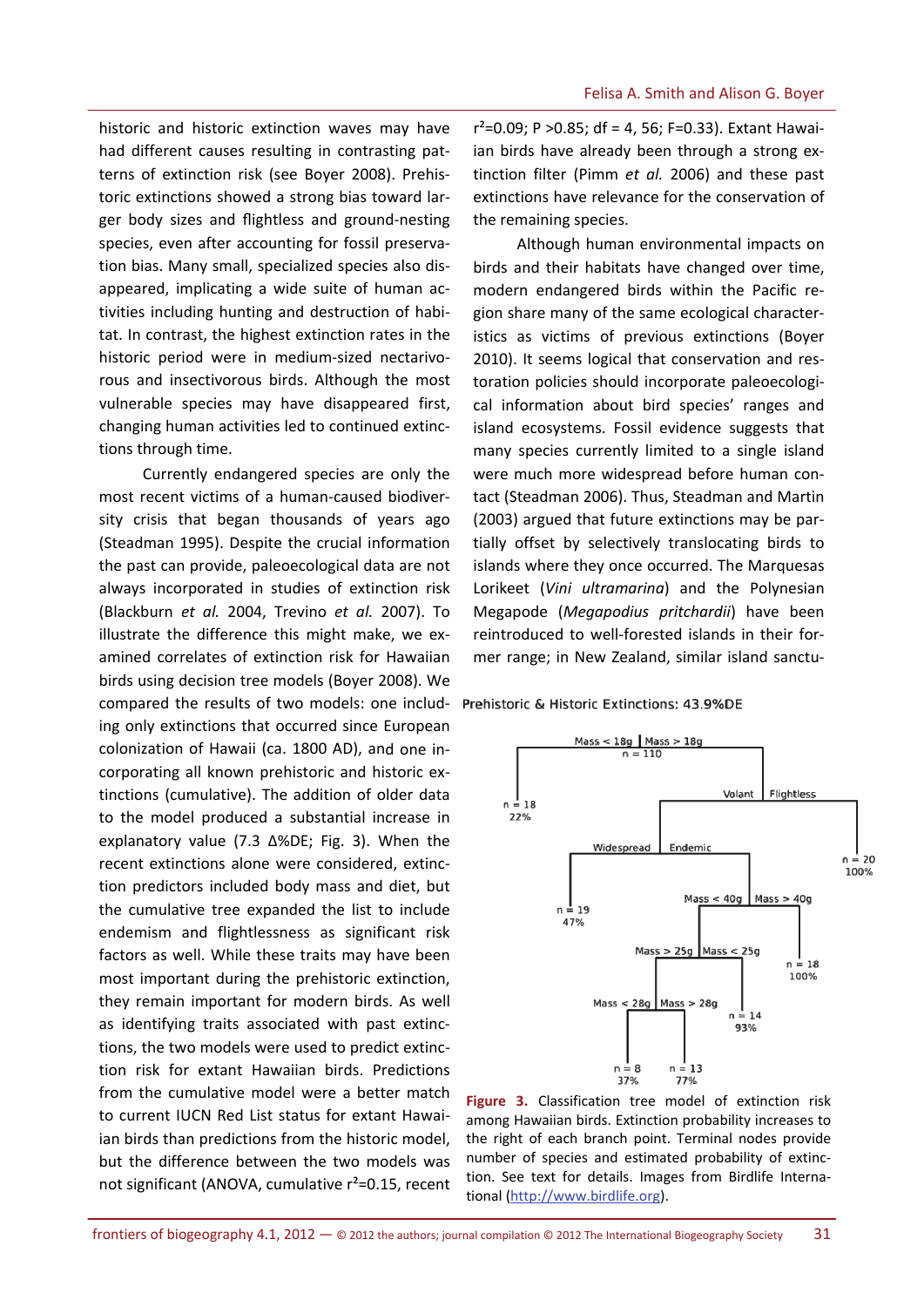aries have been quite successful (Birdlife Interna‐ tional 2004). Steadman and Martin (2003) pro‐ vided examples of five more species that could benefit from such translocations. Proactive con‐ servation strategies present opportunities for pa‐ leoecology to step outside its traditionally retro‐ spective role.

#### *Ecological history and climate change*

A better understanding of ecological history can enhance our understanding of how organisms re‐ spond to climate change in several ways. Finescaled paleoclimate reconstructions of the late Quaternary indicate that climate variability over the past 100 years does not adequately represent the full range of climate changes that occur in eco‐ systems and, further, that we tend to underesti‐ mate the degree of climatic 'teleconnections' (Schoonmaker and Foster 1991, MacDonald *et al.* 2008). Given that many researchers have employed forward projected models to predict future climate and ecosystem responses, such models parameterized based only on modern con‐ ditions are likely to be misleading (Botkin *et al.* 2007, Williams and Jackson 2007). For some or‐ ganisms the paleorecord provides us with multiple examples of responses to climate shifts of varying magnitude and frequency. For example, pollen records can provide well‐resolved information on regional shifts in abundance, and distributional movements of plants over the late Quaternary (Schoonmaker and Foster 1991, Davis and Shaw 2001, Williams *et al.* 2001, Williams *et al.* 2002). Similarly, there are detailed records for animals (Graham 1986, Graham and Grimm 1990, Graham *et al.* 1996, Hadly 1996). Of particular interest is the woodrat paleomidden record, which allows fine‐grained study of morphological adaptation to climate shifts of varying intensity.

Woodrats (genus *Neotoma*) are small ro‐ dent herbivores found throughout much of North America. They are unique in creating middens or debris piles consisting of plant fragments, fecal pellets and other materials held together by evaporated urine ("amberat"). When sheltered in a rock crevice or cave, the contents form an indu‐ rated conglomerate, which can be preserved for thousands of years (Betancourt *et al.* 1990). Mi‐ croscopic identification and radiocarbon dating of the materials yields estimates of diet and vegeta‐ tion over time. Moreover, the width of the pellets is highly correlated with body mass, thus allowing estimates of morphological change of populations over time; ancient DNA can also be extracted (Smith *et al.* 1995, Smith and Betancourt 2006). Middens are ubiquitous across rocky arid regions of the western United States; a well‐sampled mountain region may yield upwards of 50–100 discretely dated samples spanning 20,000 years or more. Thus, paleomidden analysis yields a fine‐ grained characterization of both morphological and genetic responses of woodrat populations to climate fluctuations over thousands of years.

We have used the woodrat paleomidden record to investigate the response to late Quater‐ nary climate change over the western United States. We find that in most instances woodrats readily adapted *in situ*, although there were inter‐ vals when temperature alterations apparently exceeded species' thermal tolerances (Smith and Betancourt 2006, Smith *et al.* 2009). Overall, woodrats follow Bergmann's rule: within a region the body size of woodrat populations was larger during cold temporal intervals and smaller during warmer episodes. As might be expected, sites located near modern range boundaries where ani‐ mals approach physiological and ecological limits demonstrate more complicated responses. At range boundaries, elevation matters. Populations at higher elevations adapt, while those low‐ elevation sites may become extirpated, depending on the severity of environmental shifts.

Note that our interpretations of the ecologi‐ cal history of woodrats are firmly rooted in modern ecology. The robust relationship between the body sizes of woodrat populations and ambient environmental temperature is also seen spatially with modern populations of multiple woodrat species (Brown 1968, Brown and Lee 1969, Smith *et al.* 1998). We are able to attribute the underly‐ ing mechanism to physiology because both labo‐ ratory and field studies have demonstrated that maximum and lethal temperature scale inversely with body mass (Brown, 1968, Brown and Lee,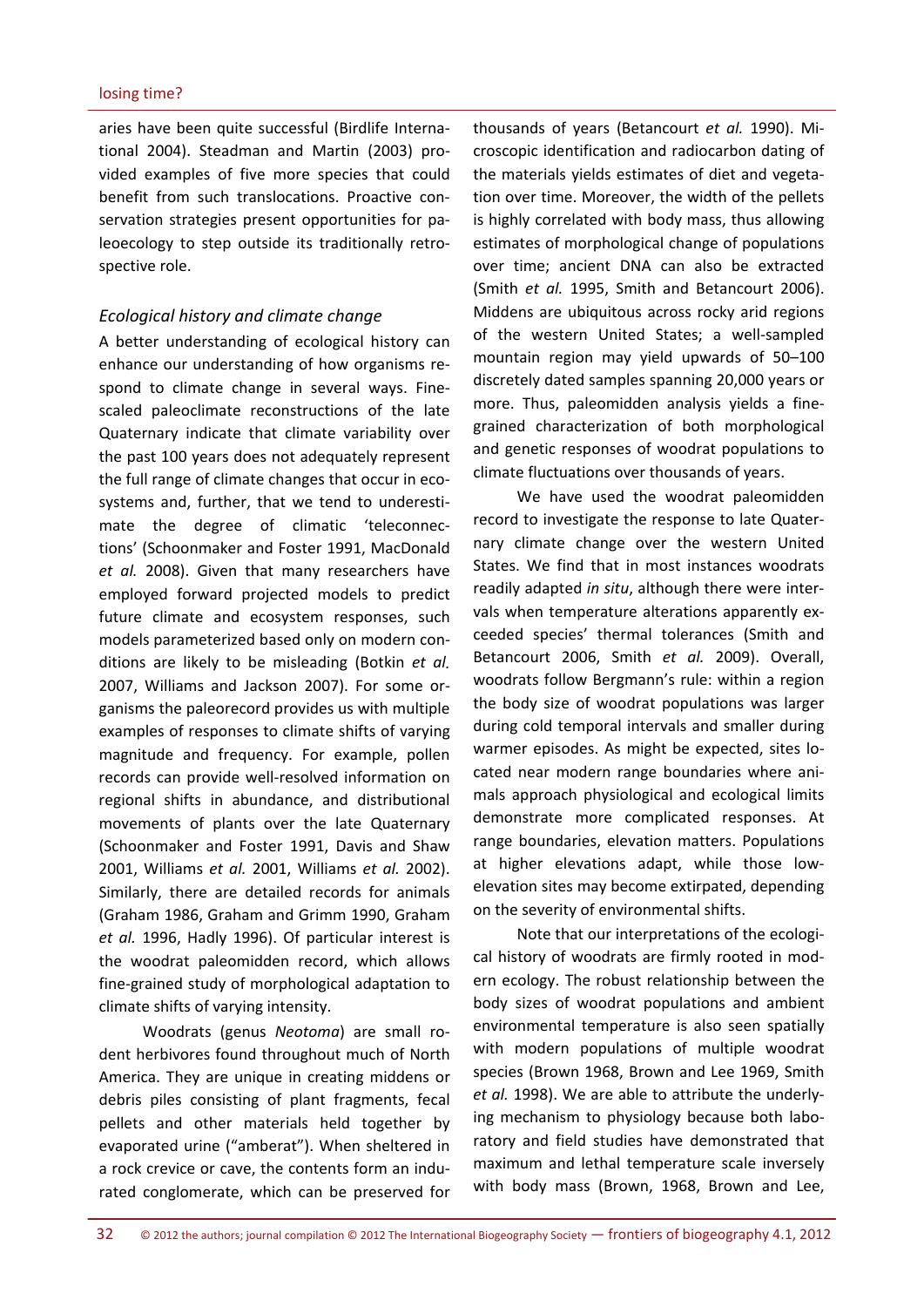1969, Smith *et al.* 1995, Smith and Charnov 2001). Moreover, lab studies have yielded estimates of high heritability for woodrat body mass, suggest‐ ing that the morphological shifts observed proba‐ bly include both a genetic and phenotypic compo‐ nent (Smith and Betancourt 2006).

 Does analysis of paleomiddens provide ad‐ ditional insights over studies of modern animals? Given the extreme sensitivity of woodrat body mass to temperature, could we predict how woodrats would respond to environmental change without recourse to the paleomidden re‐ cord? We argue no. In recent work, we investi‐ gated the influence of late‐Quaternary climate change along a steep elevational and environ‐ mental gradient in Death Valley, California. Today, this is the hottest and driest area in the Western Hemisphere with temperatures of 57°C (134°F) recorded. During the late Quaternary, however, pluvial Lake Manly covered much of Death Valley and climate was probably 6–10°C cooler (Mensing 2001, Koehler *et al.* 2005). Two species of woodrats live in this area today: *N. lepida*, the de‐ sert woodrat, found from the valley floor to eleva‐ tions of ~1800 m on the surrounding mountains and *N. cinerea*, the bushy-tailed woodrat, restricted to elevations above 1800–2000 m in the Panamint Mountains on the east side of the val‐ ley.

Over the past few years, we have collected and analyzed a series of 74 paleomiddens recov‐ ered from a 1300 m elevational transect along the Grapevine Mountains on the west side of the val‐ ley. These span 24,000 years and indicate a com‐ plicated ecological history (Fig. 4). Although *N. cinerea* are currently extirpated on the east side of Death Valley, they were ubiquitous throughout this area from late Pleistocene to middle Holo‐ cene. They adapted to climate shifts by pheno‐ typic changes in body mass; during colder epi‐ sodes they were larger, and during warmer inter‐ vals, animals were smaller (Fig. 4b). Their pres‐ ence may have been tied into a much more wide‐ spread historical distribution of juniper (*Juniperus spp.*); we document a downward displacement of ~1,000 m relative to juniper's modern extent in the Amargosa Range. These results suggest a

cooler and more mesic habitat association persist‐ ing for longer and at lower elevations than previ‐ ously reported. As climate warmed during the Holocene, *N. cinerea* adapted and retreated up‐ slope; populations were eventually completely extirpated on the east side of Death Valley, de‐



**Figure 4.** Elevational displacement and evolutionary re‐ sponse of two species of woodrat to late‐Quaternary cli‐ mate change in Titus Canyon, Death Valley National Park, California. Filled squares: *Neotoma cinerea* (bushy‐tailed woodrat); open squares with dots: *N. lepida* (desert woodrat). The two species vary considerably in habitat requirements, body mass and thermal niche dimensions; see text for details. a) Elevational displacement over the past 24,000 years. Note that *N. cinerea* was widespread at lower elevations during much of the late Pleistocene, but retreated upslope as climate warmed during the early to middle Holocene; it was eventually completely extir‐ pated on the east side of Death Valley. As the larger and behaviorally dominant *N. cinerea* retreated, *N. lepida* expanded its elevational range upwards until eventually reaching the limits of its cold tolerance at ~1800m, a limit maintained into modern times. b) Body mass over time. Error bars are 95% confidence intervals. Note the remark‐ able and rapid dwarfing of body mass of *N. cinerea* popu‐ lations from the full glacial (~21,000 calendar ybp) to the Holocene; for much of this time, the animal occupied the same elevational range, but adapted to climate changes *in situ*. Panel b redrawn from Smith *et al.* (2009).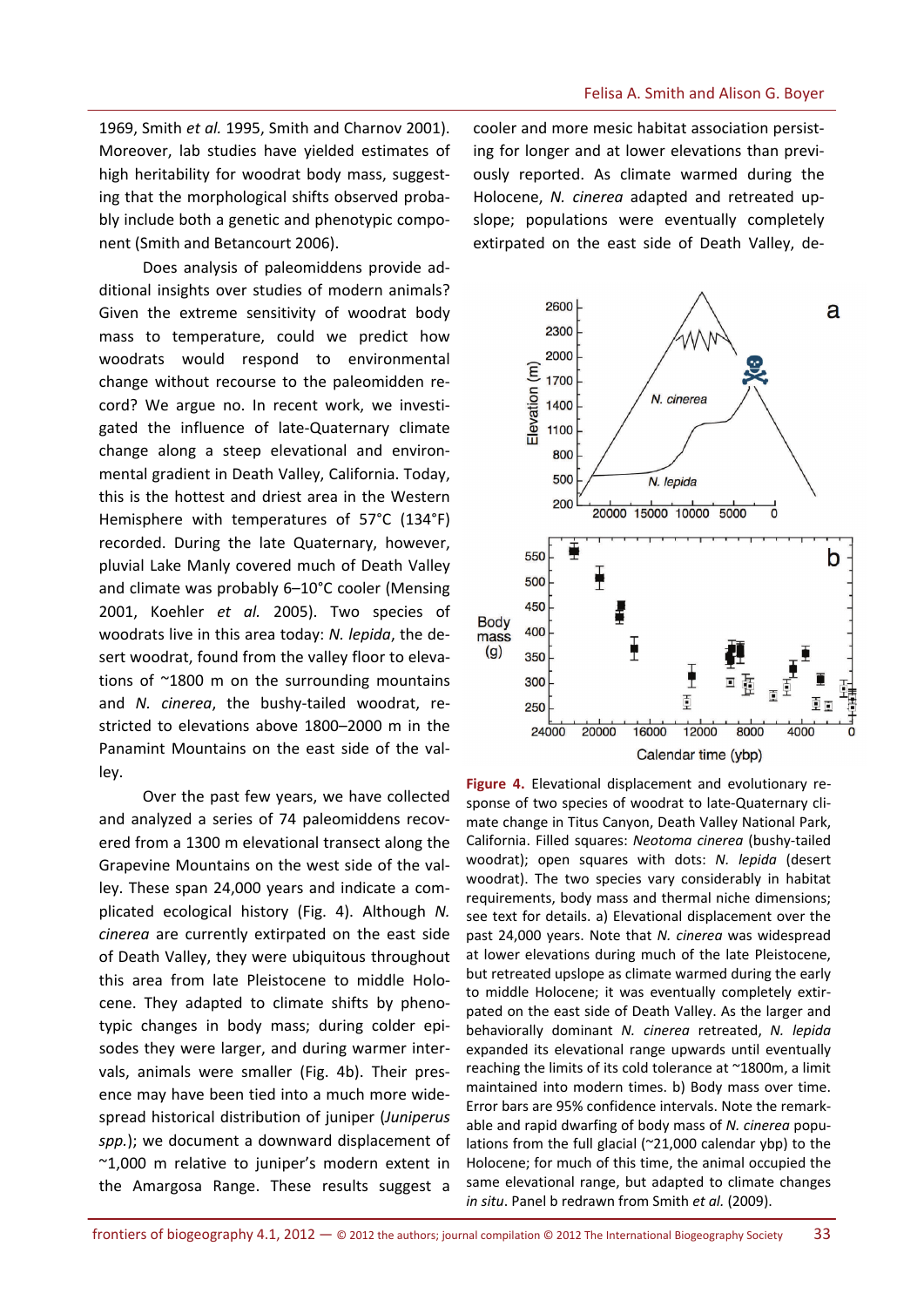spite the presence of what would appear to be enough high‐elevation habitat (Fig. 4a; Smith *et al.* 2009). Moreover, the range retraction of the lar‐ ger and behaviorally dominant *N. cinerea* led to a range expansion of *N. lepida,* which eventually reached the limits of its cold tolerance at ~1800m, an upper elevational limit maintained into modern times. Of particular interest is the remarkable and rapid dwarfing of body mass of *N. cinerea* popula‐ tions from the full glacial (~21,000 calendar ybp) to the Holocene (Fig. 4b); for much of this time, they occupied the same elevational range, but adapted to climate changes *in situ*. Similar pat‐ terns are seen in other parts of the range (e.g., Smith *et al.* 1995, Smith and Betancourt 2006). Note that a modern ecologist would detect the presence of only one species (*N. lepida*) in the area today, occupying an elevational range from ‐ 84 to 1800m, with a maximum body mass of ~250g. Analysis of present distributions provides a limited perspective when trying to evaluate the potential response of these species to anthropo‐ genic warming; clearly considerable *in situ* evolu‐ tionary adaptation occurred along with extensive distributional/elevational migrations. Our paleo‐ midden work highlights just how dynamic and sensitive body size and range are to thermal shifts, and suggests that both are likely responses to fu‐ ture anthropogenic climate shifts.

### **Finding time**

As Herrera (1992) stated, "*Ecologists study thin temporal slices of historically dynamic systems.*" Certainly, the examples we have provided all un‐ derscore this point. The conclusions drawn by each study were markedly different without the incorporation of a longer temporal perspective in the analysis. In each of these instances, the "missing perspective" was biased in a way that compromised the results. Flightlessness, for exam‐ ple, did not come out as a factor predisposing in‐ sular birds to extinction in our analysis based on modern data, because the flightless birds had al‐ ready gone extinct. Yet, if such an analysis was extended to predict extinction risk and direct con‐ servation efforts in another archipelago, the absence of flight ability as a factor in the analysis

could have very damaging real‐world results. Simi‐ larly, given that macroecological studies are often dependent on large‐scale distributional informa‐ tion, how much validity do we give studies aiming to tease apart factors influencing the structure and function of ecological systems if major com‐ ponents of the system are missing?

Our message is not novel; a number of workers have emphasized the importance of in‐ corporating a longer‐term perspective in modern ecology (Schoonmaker and Foster 1991, Herrera 1992, Delcourt and Delcourt 1998, Botkin et al 2007). And progress is ensuing. Certainly, ecolo‐ gists increasingly recognize the importance of long ‐term studies; a number of important field pro‐ jects have now been running for many decades (e.g., Paine 1994, Brown *et al.* 2001). Yet, as Til‐ man (1989) noted, non-linear dynamics and new equilibrium states can complicate interpretations from even the best-designed and longest-running ecological studies. Here, we have provided exam‐ ples where the temporal scale required was much longer than that achieved by *any* ecological study. Our purpose in doing so was not to criticize mod‐ ern ecology, but rather to clearly illustrate why paleoecology is relevant. By providing concrete examples, we hope we have clearly demonstrated the utility of incorporating a historical perspective. There are many resources available to do so; nu‐ merous comprehensive databases provide paleo distribution and abundance information for pol‐ len, mammals, and other fossils, making it possi‐ ble to imbed modern ecological work into a deeper context.

The extent to which time matters clearly depends on the questions ecologists ask. In some cases, a millennial‐scale temporal perspective may not be relevant. But for many of the most pressing ecological issues facing society, an appreciation of past history is imperative. Along with earlier work‐ ers (e.g., Schoonmaker and Foster 1991, Herrera 1992, Delcourt and Delcourt 1998, Botkin et al 2007), we encourage better integration between paleoecologists and ecologists, who are often in‐ terested in the same questions. Effective commu‐ nication between these disciplines remains com‐ plicated by the traditional structuring of universi‐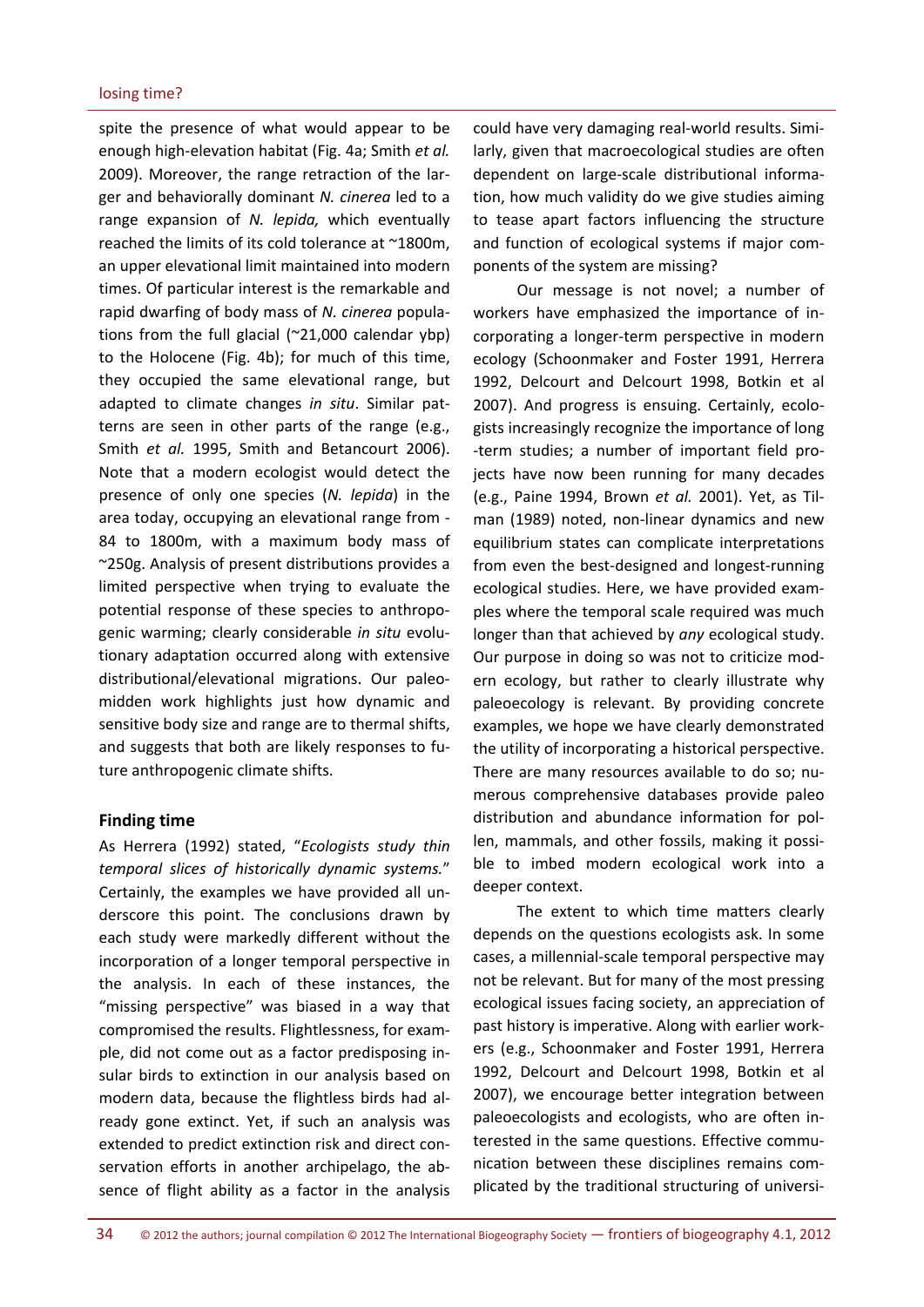ties and funding agencies into the physical and natural sciences, which have physically and phi‐ losophically segregated paleoecology from eco‐ logical or evolutionary disciplines. Yet, progress on some of the most topical issues requires that we integrate across both macro‐ and micro‐ evolutionary and ecological theory and combine both theoretical and empirical perspectives. In much the same way that understanding the spe‐ cialized running abilities of pronghorn antelope requires an understanding of the context in which they evolved, there may be many more ecological features of extant animals and plants that are due in some part to now‐extinct components of eco‐ systems.

# **Acknowledgements**

We thank members of the Smith and Brown labs for many helpful discussions; S.K. Lyons kindly provided data and assistance. This is contribution number 5 from the NSF sponsored *Research Coor‐ dination Network: Integrating Macroecological Pattern and Process across Space*. Funding pro‐ vided by NSF grants BIO‐0541625 and BIO‐DEB‐ 0344620 to FAS. AGB was supported by a Smith‐ sonian Postdoctoral Fellowship and a NSF Post‐ doctoral Research Fellowship in Biological Infor‐ matics (DBI‐0805669).

#### **References**

- Alcover, J.A., Sans, A. & Palmer, M. (1998) The extent of extinctions of mammals on islands. Journal of Biogeography, 25, 913–918.
- Allen, B.D. & Anderson. R. Y. (1993) Evidence from western North America for rapid shifts in climate during the Last Glacial Maximum. Science, 260, 1920–1923.
- Alley, R.B. (2000) The Younger Dryas cold interval as viewed from central Greenland. Quaternary Science Review, 19, 213–226.
- Alley, R.B., Meese, D.A., Shuman, C.A., Gow, A.J., Tay‐ lor, K.C., Grootes, P.M., White, J.W.C., Ram, M., Waddington, E.D., Mayewski, P.A., & Zielinski, G.A. (1993) Abrupt accumulation increase at the Younger Dryas termination in the GISP2 ice core. Nature, 362, 527–529.
- Bakker, V.J. & Kelt, D.A. (2000) Scale‐dependent pat‐ terns in body size distributions of neotropical mammals. Ecology, 81, 3530–3547.
- Barlow, C.C. (2001) The ghosts of evolution: nonsensi‐ cal fruit, missing partners, and other ecological anachronisms. Basic Books, New York.
- Betancourt, J.L., van Devender, T.R. & Martin, P.S. (1990) Packrat middens. The last 40,000 years of biotic change. University of Arizona Press, Tuc‐ son.
- Birdlife International. (2004) New Zealand to create more island sanctuaries. [WWW document] URL http, [//www.birdlife.org/news/news/2004/05/](http://www.birdlife.org/news/news/2004/05/nz_island_sanctuaries.html) [nz\\_island\\_sanctuaries.html](http://www.birdlife.org/news/news/2004/05/nz_island_sanctuaries.html).
- Blackburn, T.M., Cassey, P., Duncan, R.P., Evans, K.L. & Gaston, K.J. (2004) Avian extinction and mam‐ malian introductions on oceanic islands. Science, 305, 1955–1958.
- Bond, G. & Lotti, R. (1995) Iceberg discharges into the North Atlantic on millennial time scales during the last glaciation. Science, 267, 1005–1010.
- Botkin, D.B., Saxe, H., Araújo, M.B., Betts, R., Bradshaw, R.H.W., Cedhagen, T., Chesson, P., Dawson, T.P., Etterson, J.R., Faith, D.P., Ferrier, S., Guisan, A., Hansen, A.S., Hilbert, D.W., Loehle, C., Margules, C., New, M., Sobel, M.J. & Stockwell, D.R.B. (2007) Forecasting the effects of global warming on biodiversity. BioScience, 57, 227–236.
- Boyer, A.G. (2008) Extinction patterns in the avifauna of the Hawaiian islands. Diversity and Distribu‐ tions, 14, 509–517.
- Boyer, A.G. (2010) Consistent Ecological Selectivity Through Time in Pacific Island Avian Extinctions. Conservation Biology, 24, 511‐519.
- Boyer, A.G. & Jetz, W. (2010) Biogeography of Body Size in Pacific Island Birds. Ecography, 33, 369‐ 379.
- Brown, J.H. (1968) Adaptation to environmental tem‐ perature in two species of woodrats, *Neotoma cinerea* and *N. albigula*. Miscellaneous Publica‐ tions of the Museum of Zoology University of Michigan, 135, 1–48.
- Brown, J.H. (1995) Macroecology. University of Chicago Press, Chicago.
- Brown, J.H. & Lee, A.K. (1969) Bergmann's rule and climatic adaptation in woodrats (Neotoma). Evo‐ lution, 23, 329–38.
- Brown, J.H. & Maurer, B.A. (1989) Macroecology, the division of food and space among species on continents. Science, 243, 1145–1150.
- Brown, J.H. & Nicoletto, P.F. (1991) Spatial scaling of species composition – body masses of North-American land mammals. American Naturalist, 138, 1478–1512.
- Brown, J.H., Whitham, T.G., Ernest, S.K.M. & Gehring, C.A. (2001) Complex species interactions and the dynamics of ecological systems, long‐term experiments. Science, 293, 643–650.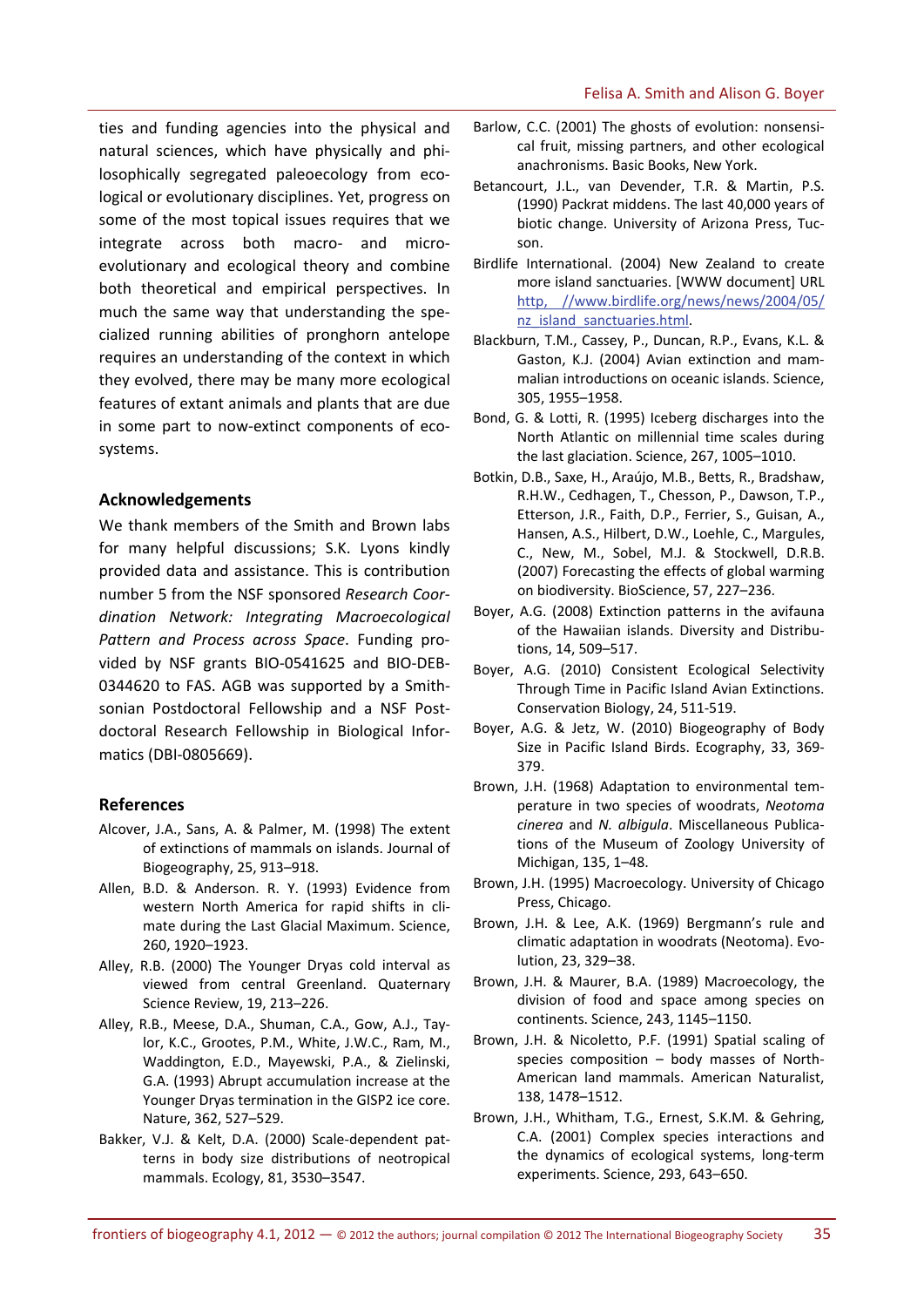- Burness, G.P., Diamond, J. & Flannery, T. (2001) Dino‐ saurs, dragons, and dwarfs. The evolution of maximal body size. Proceedings of the National Academy of Sciences USA, 98, 14518–14523.
- Byers, J.A. (1997) American pronghorn: social adapta‐ tions and the ghosts of predators past. Univer‐ sity of Chicago Press, Chicago.
- Cardillo, M. (2003) Biological determinants of extinc‐ tion risk: why are smaller species less vulner‐ able? Animal Conservation, 6, 63–69.
- Clark, J.S., Carpenter, S.R., Barber, M., Collins, S., Dob‐ son, A., Foley, J., Lodge, D., Pascual, M., Pielke Jr., R., Pizer, W., Pringle, C., Reid, W., Rose, K., Sala, O., Schlesinger, W., Wall, D. & Wear, D. (2001) Ecological forecasts, an emerging impera‐ tive. Science, 293, 657–660.
- Damuth, J. & MacFadden, B.J. (Eds) (1990) Body size in mammalian paleobiology. Cambridge University Press, Cambridge.
- Dansgarrd, W., Johnsen, S.J., Clausen, H.B., Dahl‐ Jensen, D., Gundestrup, N.S., Hammer, C.U., Hvidberg, C.S., Steffensen, J.P., Sveinbjörnsdot‐ tir, A.E., Jouzel, J. & Bond, G. (1993) Evidence for general instability of past climate from a 250 kyr ice‐core record. Nature, 364, 218–220.
- Davis, M.B. & Shaw, R.G. (2001) Range shifts and adap‐ tive responses to Quaternary climate change. Science, 292, 673–79.
- Delcourt, P.A. & Delcourt, H.R. (1998) Paleoecological insights on conservation of biodiversity: a focus on species, ecosystems, and landscapes. Ecologi‐ cal Applications, 8, 921–934.
- Donlan, C.J., Berger, J., Bock, C.E., Bock, J.H., Burney, D.A., Estes, J.A., Foreman, D., Martin, P.S., Roe‐ mer, G.W., Smith, F.A., Soulé, M.E. & Greene, H.W. (2005) Rewilding North America. Nature, 436, 913–914.
- Fleming, K., Johnston, P., Zwartz, D., Yokoyama, Y., Lambeck, K. & Chappell, J. (1998) Refining the eustatic sea‐level curve since the Last Glacial Maximum using far‐ and intermediate‐field sites. Earth and Planetary Science Letters, 163, 327‐342.
- Gaston, K.J. (2003) The structure and dynamics of geo‐ graphic ranges. Oxford University Press, Oxford.
- Gavin, D.G., Hallett, D.J., Hu, F.S., Lertzman, K.P., Prich‐ ard, S.J., Brown, K.J., Lynch, J.A., Bartlein, P. & Peterson, D.L. (2007) Forest fire and climate change in western North America, insights from sediment charcoal records. Frontiers of Ecology and the Environment, 9, 499–506.
- Gill, J. L., J. W. Williams, S. T Jackson, K. B. Linninger, G. S. Robinon. 2009. Pleistocene megafuanal col‐ lapse, novel plant communities, and enhanced fire regimes in North America. Science, 326, 1100‐1103.
- Graham, R.W. (1986) Response of mammalian commu‐ nities to environmental changes during the late Quaternary. In: Community ecology (ed. by J. Diamond and T.J. Case). Harper and Row, New York, pp. 139–172.
- Graham, R.W. & Grimm, E.C. (1990) Effects of global climate change on the patterns of terrestrial biological communities. Trends in Ecology and Evolution, 5, 289–92.
- Graham, R.W., Lundelius Jr., E.L., Graham, M.A., Schroeder, E.K., Toomey III, R.S., Anderson, E., Barnosky, A.D., Burns, J.A., Churcher, C.S., Gray‐ son, D.K., Guthrie, R.D., Harington, C.R., Jeffer‐ son, G.T., Martin, L.D., McDonald, H.G., Morlan, R.E., Semken Jr., H.A., Webb, S.D., Werdelin, L. & Wilson, M.C. (1996) Spatial response of mam‐ mals to late Quaternary environmental fluctuations. Science, 272, 1601–1606.
- Hadly, E.A. (1996) Influence of late Holocene climate on northern Rocky Mountain mammals. Quater‐ nary Research, 46, 298–310.
- Hansen, D.M & Galetti, M. (2009) The Forgotten Megafauna. Science, 324, 42‐43.
- Harris, A.H. (1970) The Dry Cave mammalian fauna and late pluvial conditions in southeastern New Mexico. Texas Journal of Science, 22, 3–27.
- Herrera, C. M. (1992) Historical effects and sorting processes as explanations for contemporary ecological patterns: character syndromes in Mediterranean woody plants. The American Naturalist, 140, 421–446.
- Huntley, B. (1990) Dissimilarity mapping between fossil and contemporary pollen spectra in Europe for the past 13,000 years. Quaternary Research, 33, 360–376.
- IPCC (Intergovernmental Panel on Climate Change). (2007) Climate change 2007: the physical sci‐ ence basis. Summary for policymakers. Geneva, Switzerland: Intergovernmental Panel on Cli‐ mate Change.
- Jackson, S.T. (2007) Looking forward from the past: history, ecology and conservation. Frontiers in Ecology and the Environment, 9, 455.
- Janzen, D.H. & Martin, P.S. (1982) Neotropical anachro‐ nisms: the fruits the gomphotheres ate. Science, 215, 19–27.
- Jetz, W., Carbone, C., Fulford, J. & Brown, J.H. (2004) The scaling of animal space use. Science, 306, 266–268.
- Johnson, C.N. 2009. Ecological consequences of Late Quaternary extinctions of megafauna. Proceed‐ ings of the Royal Society B: Biological Sciences 276: 2509‐2519.
- Jones, K.E., Purvis, A. & Gittleman, J.L. (2003) Biological correlates of extinction risk in bats. American Naturalist, 161, 601–614.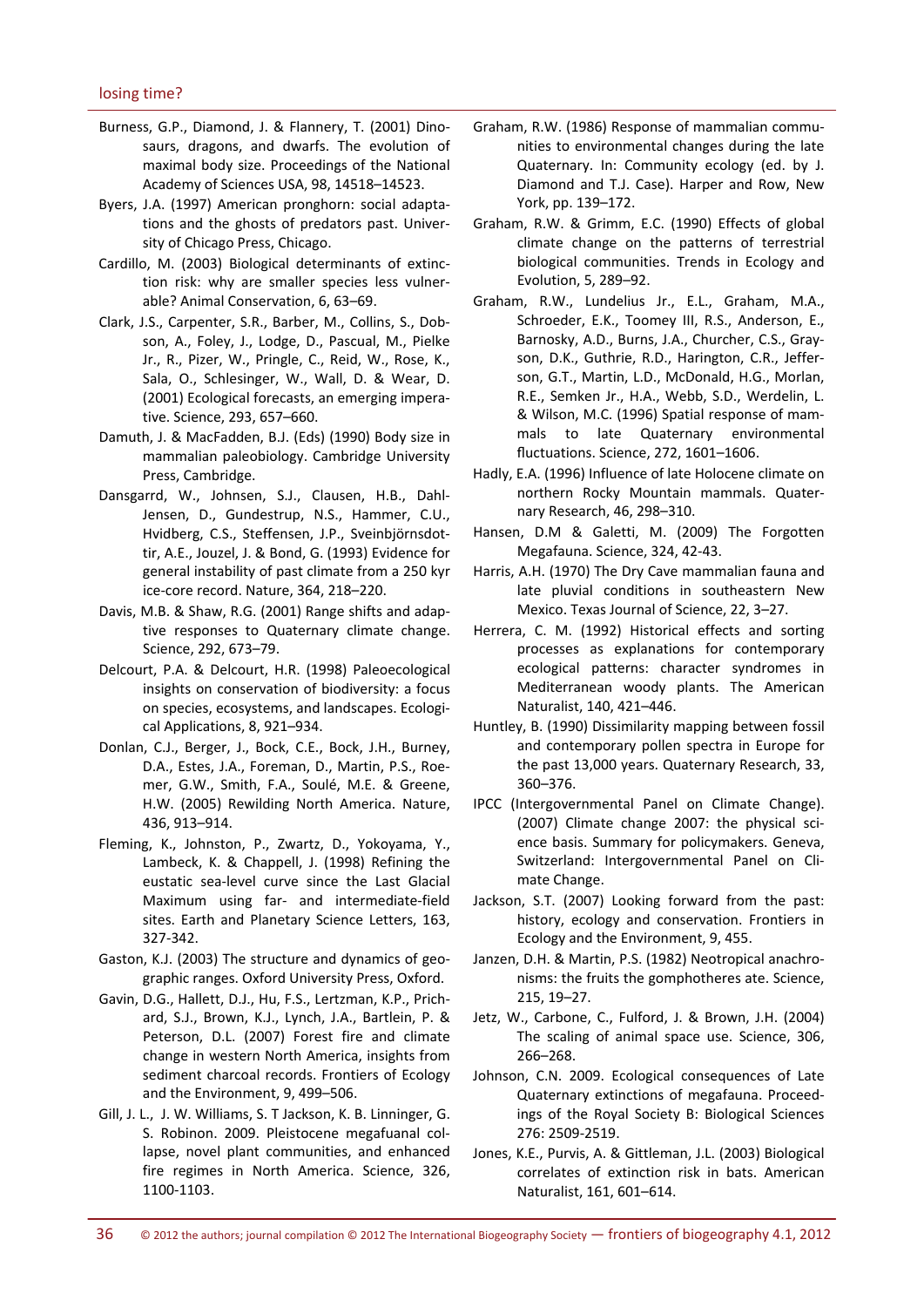- Kelt, D. A. & Van Vuren, D. (2001) The ecology and macroecology of mammalian home range. American Naturalist, 157, 637–645.
- Koehler, P.A., Anderson, R.S. & Spaulding, W.G. (2005) Development of vegetation in the central Mo‐ jave Desert of California during the late Quater‐ nary. Palaeogeography, Palaeoclimatology, Pa‐ laeoecology, 215, 297–311.
- Lyons, S.K., Smith, F.A. & Brown, J.H. (2004) Of mice, mastodons and men: human‐mediated extinc‐ tions on four continents. Evolution Ecology Re‐ search, 6, 339–358.
- MacDonald, G., Bennett, K.D., Jackson, S.T., Parducci, L., Smith, F.A., Smol, J.P. & Willis, K.J. (2008) Impacts of climate change on species, popula‐ tions and communities: palaeobiogeographical insights and frontiers. Progress in Physical Geog‐ raphy, 32, 139–172.
- Marquet, P.A. & Cofré, M. (1999) Large temporal and spatial scales in the structure of mammalian assemblages in South America, a macroecologi‐ cal approach. Oikos, 85, 299–309.
- Marquet, P.A. & Taper, M.L. (1998) On size and area: patterns of mammalian body size extremes across landmasses. Evolutionary Ecology, 12, 127–139.
- Martin P.S. (1967) Prehistoric overkill. In: Pleistocene extinctions: the search for a cause (ed. by P.S. Martin and H.E. Wright). Yale University Press, New Haven.
- McKinney, M.L. (1997) Extinction vulnerability and se‐ lectivity: combining ecological and paleontologi‐ cal views. Annual Review of Ecology and Systematics, 28, 495–516.
- Mensing, S.A. (2001) Late‐glacial and early Holocene vegetation and climate change near Owens Lake, eastern California. Quaternary Research, 55, 57–67.
- NPS (National Park Service) (2007) Checklist of the mammals of Carlsbad Caverns National Park. NPS Publication.
- Okie, J. & Brown, J.H. 2009. Niches, body sizes, and the disassembly of mammal communities on the Sunda Shelf islands. Proceedings of the National Academy of Sciences USA, **106**, 19679‐19684.
- Olson, S.L. & James, H.F. (1982) Fossil birds from the Hawaiian islands: evidence for wholesale extinc‐ tion by man before western contact. Science, 217, 633–635.
- Olson, S.L. & James, H.F. (1991) Descriptions of 32 new species of Hawaiian birds. Part I. Non-Passeriformes. Ornithological Monographs, 45, 1–88.
- Overpeck, J., Webb, R.S. & Webb III, T. (1992) Mapping eastern North American vegetation change of the past 18 ka: no‐analogs and the future. Geol‐

ogy, 20, 1071–1074.

- Owen‐Smith, N. (1987) Pleistocene extinctions: the pivotal role of megaherbivores. Paleobiology, 13, 351–362.
- Paine, R.T. (1994) Marine rocky shores and community ecology: an experimentalist's perspective. Ecol‐ ogy Institute, Oldendorf.
- Peters, R.H. (1983) The ecological implications of body size. Cambridge University Press, Cambridge.
- Pimm, S.L., Moulton, M.P. & Justice, L.J. (1994) Bird extinctions in the central Pacific. Philosophical Transactions of the Royal Society of London B, 344,27–33.
- Pimm S.L., Raven, P., Peterson, A., Sekercioglu, C.H. & Erlich, P.R. (2006) Human impacts on the rates of recent, present, and future bird extinctions. Proceedings of the National Academy of Sci‐ ences USA, 103, 10941–10946.
- Pringle, R.M., Young, T.P., Rubenstein, D.I., & McCauley, D.J. 2007. Herbivore‐initiated interac‐ tion cascades and their modulation by produc‐ tivity in an African savanna. Proceedings of the National Academy of Sciences, U.S.A. 104: 193‐ 197.
- Schoonmaker, P.K. & Foster, D.R. (1991) Some implications of paleoecology for contemporary ecol‐ ogy. Botanical Review, 57, 204–245.
- Smith, F.A. & Betancourt, J.L. (2006) Predicting woodrat (Neotoma) responses to anthropogenic warming from studies of the palaeomidden record. Jour‐ nal of Biogeography, 33, 2061–2076.
- Smith, F.A. & Charnov, E.L. (2001) Fitness trade‐offs select for semelparous reproduction in an extreme environment. Evolution Ecology Re‐ search, 3, 595–602.
- Smith, F.A., Betancourt, J.L. & Brown, J.H. (1995) Evolu‐ tion of body size in the woodrat over the past 25,000 years of climate change. Science, 270, 2012–2014.
- Smith, F.A., Browning, H. & Shepherd, U.L. (1998) The influence of climatic change on the body mass of woodrats (*Neotoma albigula*) in an arid region of New Mexico, USA. Ecography, 21,140–148.
- Smith, F.A., Lyons, S.K., Ernest, S.K.M., Jones, K.E., Kauf‐ man, D.M., Dayan, T., Marquet, P.A., Brown, J.H. & Haskell, J.P. (2003) Body mass of late Quater‐ nary mammals. Ecology, 84, 3402.
- Smith, F.A., Lyons, S.K., Ernest, S.K.M. & Brown, J.H. (2008) Macroecology: more than the division of food and space among species on continents. Progress in Physical Geography, 32, 115–138.
- Smith, F.A., Crawford, D.L., Harding, L.E., Lease, H.M., Murray, I.W., Raniszewski, A. & Youberg, K.M. (2009) A tale of two species: evolution, extirpa‐ tion and range expansion during the late Qua‐ ternary in an extreme environment. Global and